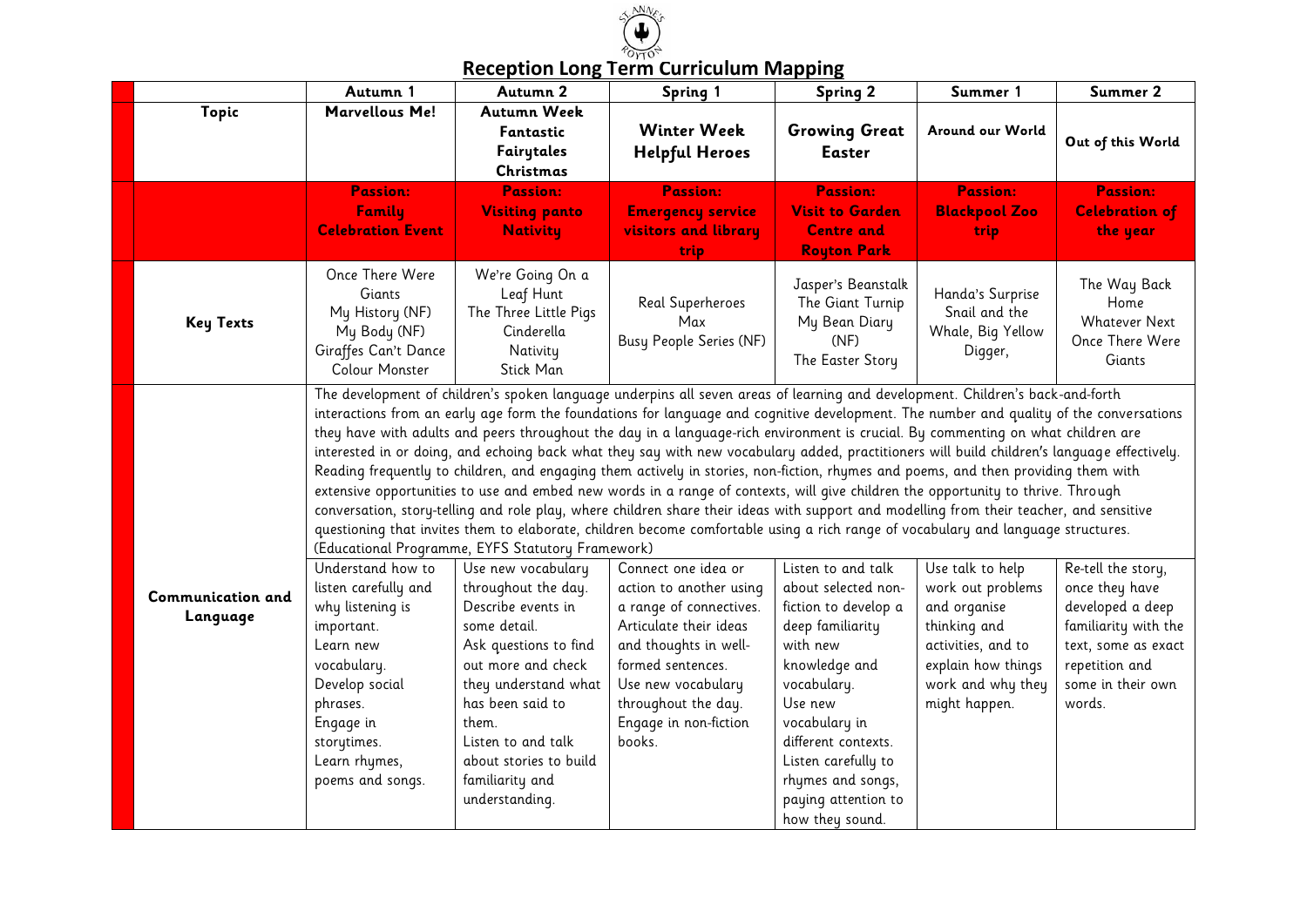|             |                                                                                                                                                                                                                                                          |                                                             |                            | Children's personal, social and emotional development (PSED) is crucial for children to lead healthy and happy lives, and is fundamental to<br>their cognitive development. Underpinning their personal development are the important attachments that shape their social world. Strong,<br>warm and supportive relationships with adults enable children to learn how to understand their own feelings and those of others. Children<br>should be supported to manage emotions, develop a positive sense of self, set themselves simple goals, have confidence in their own<br>abilities, to persist and wait for what they want and direct attention as necessary. Through adult modelling and guidance, they will learn<br>how to look after their bodies, including healthy eating, and manage personal needs independently. Through supported interaction with<br>other children, they learn how to make good friendships, co-operate and resolve conflicts peaceably. These attributes will provide a secure<br>platform from which children can achieve at school and in later life. (Educational Programme, EYFS Statutory Framework) |                                         |  |  |
|-------------|----------------------------------------------------------------------------------------------------------------------------------------------------------------------------------------------------------------------------------------------------------|-------------------------------------------------------------|----------------------------|-----------------------------------------------------------------------------------------------------------------------------------------------------------------------------------------------------------------------------------------------------------------------------------------------------------------------------------------------------------------------------------------------------------------------------------------------------------------------------------------------------------------------------------------------------------------------------------------------------------------------------------------------------------------------------------------------------------------------------------------------------------------------------------------------------------------------------------------------------------------------------------------------------------------------------------------------------------------------------------------------------------------------------------------------------------------------------------------------------------------------------------------------|-----------------------------------------|--|--|
| <b>PSED</b> | See themselves as a valuable individual.                                                                                                                                                                                                                 |                                                             |                            |                                                                                                                                                                                                                                                                                                                                                                                                                                                                                                                                                                                                                                                                                                                                                                                                                                                                                                                                                                                                                                                                                                                                               |                                         |  |  |
|             | Build constructive and respectful relationships.                                                                                                                                                                                                         |                                                             |                            |                                                                                                                                                                                                                                                                                                                                                                                                                                                                                                                                                                                                                                                                                                                                                                                                                                                                                                                                                                                                                                                                                                                                               |                                         |  |  |
|             |                                                                                                                                                                                                                                                          | Express their feelings and consider the feelings of others. |                            |                                                                                                                                                                                                                                                                                                                                                                                                                                                                                                                                                                                                                                                                                                                                                                                                                                                                                                                                                                                                                                                                                                                                               |                                         |  |  |
|             |                                                                                                                                                                                                                                                          | Show resilience and perseverance in the face of challenge.  |                            |                                                                                                                                                                                                                                                                                                                                                                                                                                                                                                                                                                                                                                                                                                                                                                                                                                                                                                                                                                                                                                                                                                                                               |                                         |  |  |
|             | Identify and moderate their own feelings socially and emotionally.                                                                                                                                                                                       |                                                             |                            |                                                                                                                                                                                                                                                                                                                                                                                                                                                                                                                                                                                                                                                                                                                                                                                                                                                                                                                                                                                                                                                                                                                                               |                                         |  |  |
|             | Think about the perspective of others.                                                                                                                                                                                                                   |                                                             |                            |                                                                                                                                                                                                                                                                                                                                                                                                                                                                                                                                                                                                                                                                                                                                                                                                                                                                                                                                                                                                                                                                                                                                               |                                         |  |  |
|             | Manage their own needs - personal hygiene.                                                                                                                                                                                                               |                                                             |                            |                                                                                                                                                                                                                                                                                                                                                                                                                                                                                                                                                                                                                                                                                                                                                                                                                                                                                                                                                                                                                                                                                                                                               |                                         |  |  |
|             | Know and talk about the different factors that support their overall health and wellbeing: regular physical exercise, healthy eating,                                                                                                                    |                                                             |                            |                                                                                                                                                                                                                                                                                                                                                                                                                                                                                                                                                                                                                                                                                                                                                                                                                                                                                                                                                                                                                                                                                                                                               |                                         |  |  |
|             | toothbrushing, sensible amounts of 'screen time', having a good sleep routine, being a safe pedestrian.<br>Physical activity is vital in children's all-round development, enabling them to pursue happy, healthy and active lives. Gross and fine motor |                                                             |                            |                                                                                                                                                                                                                                                                                                                                                                                                                                                                                                                                                                                                                                                                                                                                                                                                                                                                                                                                                                                                                                                                                                                                               |                                         |  |  |
|             | experiences develop incrementally throughout early childhood, starting with sensory explorations and the development of a child's                                                                                                                        |                                                             |                            |                                                                                                                                                                                                                                                                                                                                                                                                                                                                                                                                                                                                                                                                                                                                                                                                                                                                                                                                                                                                                                                                                                                                               |                                         |  |  |
|             | strength, co-ordination and positional awareness through tummy time, crawling and play movement with both objects and adults. By                                                                                                                         |                                                             |                            |                                                                                                                                                                                                                                                                                                                                                                                                                                                                                                                                                                                                                                                                                                                                                                                                                                                                                                                                                                                                                                                                                                                                               |                                         |  |  |
|             | creating games and providing opportunities for play both indoors and outdoors, adults can support children to develop their core strength,                                                                                                               |                                                             |                            |                                                                                                                                                                                                                                                                                                                                                                                                                                                                                                                                                                                                                                                                                                                                                                                                                                                                                                                                                                                                                                                                                                                                               |                                         |  |  |
|             | stability, balance, spatial awareness, co-ordination and agility. Gross motor skills provide the foundation for developing healthy bodies and                                                                                                            |                                                             |                            |                                                                                                                                                                                                                                                                                                                                                                                                                                                                                                                                                                                                                                                                                                                                                                                                                                                                                                                                                                                                                                                                                                                                               |                                         |  |  |
|             | social and emotional well-being. Fine motor control and precision helps with hand-eye co-ordination, which is later linked to early literacy.                                                                                                            |                                                             |                            |                                                                                                                                                                                                                                                                                                                                                                                                                                                                                                                                                                                                                                                                                                                                                                                                                                                                                                                                                                                                                                                                                                                                               |                                         |  |  |
|             | Repeated and varied opportunities to explore and play with small world activities, puzzles, arts and crafts and the practice of using small                                                                                                              |                                                             |                            |                                                                                                                                                                                                                                                                                                                                                                                                                                                                                                                                                                                                                                                                                                                                                                                                                                                                                                                                                                                                                                                                                                                                               |                                         |  |  |
|             | tools, with feedback and support from adults, allow children to develop proficiency, control and confidence. (Educational Programme, EYFS                                                                                                                |                                                             |                            |                                                                                                                                                                                                                                                                                                                                                                                                                                                                                                                                                                                                                                                                                                                                                                                                                                                                                                                                                                                                                                                                                                                                               |                                         |  |  |
|             | Statutory Framework)                                                                                                                                                                                                                                     |                                                             |                            |                                                                                                                                                                                                                                                                                                                                                                                                                                                                                                                                                                                                                                                                                                                                                                                                                                                                                                                                                                                                                                                                                                                                               |                                         |  |  |
|             | Revise and refine the                                                                                                                                                                                                                                    | Progress towards a                                          | Combine different          | Further develop and refine a range of ball                                                                                                                                                                                                                                                                                                                                                                                                                                                                                                                                                                                                                                                                                                                                                                                                                                                                                                                                                                                                                                                                                                    | Develop overall                         |  |  |
| Physical    | fundamental                                                                                                                                                                                                                                              | more fluent style of                                        | movements with ease        | skills including: throwing, catching,                                                                                                                                                                                                                                                                                                                                                                                                                                                                                                                                                                                                                                                                                                                                                                                                                                                                                                                                                                                                                                                                                                         | body strength,                          |  |  |
| Development | movement skills they                                                                                                                                                                                                                                     | moving, with                                                | and fluency.               | kicking, passing, batting and aiming.                                                                                                                                                                                                                                                                                                                                                                                                                                                                                                                                                                                                                                                                                                                                                                                                                                                                                                                                                                                                                                                                                                         | balance, co-                            |  |  |
|             | have already                                                                                                                                                                                                                                             | developing control                                          | Further develop the        | Develop the foundations of a handwriting                                                                                                                                                                                                                                                                                                                                                                                                                                                                                                                                                                                                                                                                                                                                                                                                                                                                                                                                                                                                                                                                                                      | ordination and                          |  |  |
|             | acquired: rolling,                                                                                                                                                                                                                                       | and grace.                                                  | skills they need to        | style which is fast, accurate and efficient.                                                                                                                                                                                                                                                                                                                                                                                                                                                                                                                                                                                                                                                                                                                                                                                                                                                                                                                                                                                                                                                                                                  | agility.                                |  |  |
|             | crawling, walking,                                                                                                                                                                                                                                       | Develop the overall                                         | manage the school day      |                                                                                                                                                                                                                                                                                                                                                                                                                                                                                                                                                                                                                                                                                                                                                                                                                                                                                                                                                                                                                                                                                                                                               | Confidently and                         |  |  |
|             | jumping, running,                                                                                                                                                                                                                                        | body strength, co-<br>ordination, balance                   | successfully: lining up    |                                                                                                                                                                                                                                                                                                                                                                                                                                                                                                                                                                                                                                                                                                                                                                                                                                                                                                                                                                                                                                                                                                                                               | safely use a range                      |  |  |
|             | hopping, skipping,<br>climbing.                                                                                                                                                                                                                          | and agility needed to                                       | and queuing,<br>mealtimes. |                                                                                                                                                                                                                                                                                                                                                                                                                                                                                                                                                                                                                                                                                                                                                                                                                                                                                                                                                                                                                                                                                                                                               | of large and small<br>apparatus indoors |  |  |
|             | Use core muscle                                                                                                                                                                                                                                          | engage successfully                                         | Develop small motor        |                                                                                                                                                                                                                                                                                                                                                                                                                                                                                                                                                                                                                                                                                                                                                                                                                                                                                                                                                                                                                                                                                                                                               | and outside, alone                      |  |  |
|             | strength to achieve                                                                                                                                                                                                                                      | with future physical                                        | skills so that they can    |                                                                                                                                                                                                                                                                                                                                                                                                                                                                                                                                                                                                                                                                                                                                                                                                                                                                                                                                                                                                                                                                                                                                               | and in a group.                         |  |  |
|             | a good posture                                                                                                                                                                                                                                           | education.                                                  | use a range of tools       |                                                                                                                                                                                                                                                                                                                                                                                                                                                                                                                                                                                                                                                                                                                                                                                                                                                                                                                                                                                                                                                                                                                                               |                                         |  |  |
|             | when sitting at a                                                                                                                                                                                                                                        |                                                             | competently, safely and    |                                                                                                                                                                                                                                                                                                                                                                                                                                                                                                                                                                                                                                                                                                                                                                                                                                                                                                                                                                                                                                                                                                                                               |                                         |  |  |
|             | table or on the floor.                                                                                                                                                                                                                                   |                                                             | confidently.               |                                                                                                                                                                                                                                                                                                                                                                                                                                                                                                                                                                                                                                                                                                                                                                                                                                                                                                                                                                                                                                                                                                                                               |                                         |  |  |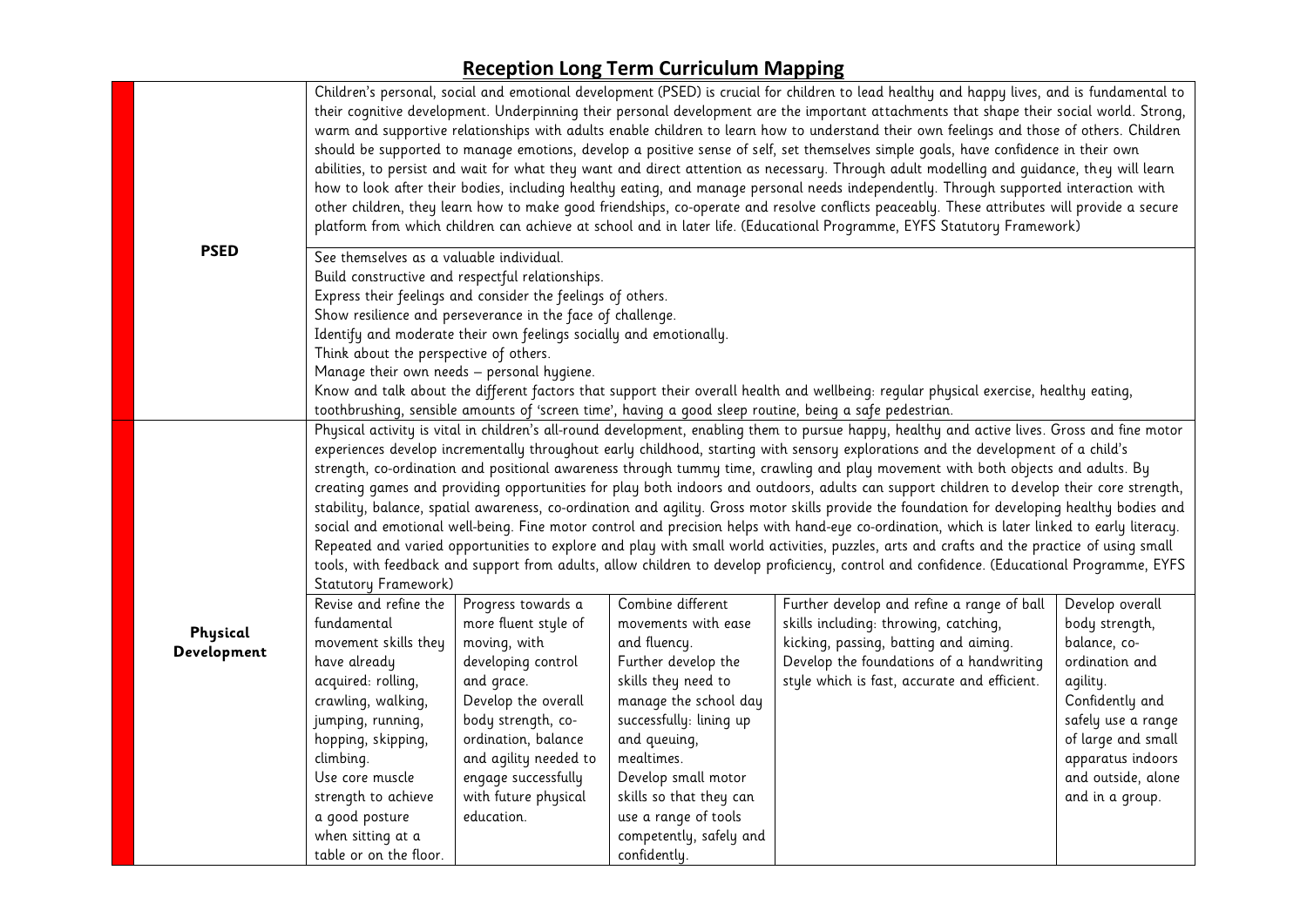|                    | It is crucial for children to develop a life-long love of reading. Reading consists of two dimensions: language comprehension and word<br>reading. Language comprehension (necessary for both reading and writing) starts from birth. It only develops when adults talk with<br>children about the world around them and the books (stories and non-fiction) they read with them, and enjoy rhymes, poems and songs<br>together. Skilled word reading, taught later, involves both the speedy working out of the pronunciation of unfamiliar printed words<br>(decoding) and the speedy recognition of familiar printed words. Writing involves transcription (spelling and handwriting) and composition<br>(articulating ideas and structuring them in speech, before writing). (Educational Programme, EYFS Statutory Framework)                                                                                                                                                                                                                                                                                                               |                                                                                                                                                                                                                         |                                                                                                                                                                                                                             |                                                                                                                                                                                            |                                                                                                                                                                                    |         |  |  |  |
|--------------------|--------------------------------------------------------------------------------------------------------------------------------------------------------------------------------------------------------------------------------------------------------------------------------------------------------------------------------------------------------------------------------------------------------------------------------------------------------------------------------------------------------------------------------------------------------------------------------------------------------------------------------------------------------------------------------------------------------------------------------------------------------------------------------------------------------------------------------------------------------------------------------------------------------------------------------------------------------------------------------------------------------------------------------------------------------------------------------------------------------------------------------------------------|-------------------------------------------------------------------------------------------------------------------------------------------------------------------------------------------------------------------------|-----------------------------------------------------------------------------------------------------------------------------------------------------------------------------------------------------------------------------|--------------------------------------------------------------------------------------------------------------------------------------------------------------------------------------------|------------------------------------------------------------------------------------------------------------------------------------------------------------------------------------|---------|--|--|--|
| Literacy           | Read individual<br>letters by saying the<br>sounds for them.<br>Blend sounds into<br>words, so they can<br>read short words<br>made up of known<br>letter-sound<br>correspondences.                                                                                                                                                                                                                                                                                                                                                                                                                                                                                                                                                                                                                                                                                                                                                                                                                                                                                                                                                              | Read some common<br>exception words<br>linked to the school's<br>phonic programme.<br>Form lower case<br>letters correctly.<br>Spell words by<br>identifying the sounds<br>and then writing the<br>sound with letter/s. | Read some letter<br>groups that represent<br>one sound and say<br>sounds for them.<br>Read simple phrases<br>and sentences made up<br>of words with known<br>letter-sound<br>correspondences and,<br>where necessary, a few | Form lower case<br>and capital letters<br>correctly.<br>Re-read books to<br>build up their<br>confidence in word<br>reading, their<br>fluency and their<br>understanding and<br>enjoyment. | Write short sentences with words with<br>known letter-sound correspondences<br>using a capital letter and full stop.<br>Re-read what they have written to check<br>it makes sense. |         |  |  |  |
|                    |                                                                                                                                                                                                                                                                                                                                                                                                                                                                                                                                                                                                                                                                                                                                                                                                                                                                                                                                                                                                                                                                                                                                                  | exception words.<br>Phonics: Little Wandle Letters and Sounds                                                                                                                                                           |                                                                                                                                                                                                                             |                                                                                                                                                                                            |                                                                                                                                                                                    |         |  |  |  |
|                    | Phase 1 revisit<br>Phase 2                                                                                                                                                                                                                                                                                                                                                                                                                                                                                                                                                                                                                                                                                                                                                                                                                                                                                                                                                                                                                                                                                                                       | Phase 2                                                                                                                                                                                                                 | Revisit phase 2<br>activities<br>Phase 3                                                                                                                                                                                    | Phase 3                                                                                                                                                                                    | Phase 3                                                                                                                                                                            | Phase 3 |  |  |  |
|                    | Developing a strong grounding in number is essential so that all children develop the necessary building blocks to excel mathematically.<br>Children should be able to count confidently, develop a deep understanding of the numbers to 10, the relationships between them and the<br>patterns within those numbers. By providing frequent and varied opportunities to build and apply this understanding - such as using<br>manipulatives, including small pebbles and tens frames for organising counting - children will develop a secure base of knowledge and<br>vocabulary from which mastery of mathematics is built. In addition, it is important that the curriculum includes rich opportunities for<br>children to develop their spatial reasoning skills across all areas of mathematics including shape, space and measures. It is important that<br>children develop positive attitudes and interests in mathematics, look for patterns and relationships, spot connections, 'have a qo', talk to<br>adults and peers about what they notice and not be afraid to make mistakes. (Educational Programme, EYFS Statutory Framework) |                                                                                                                                                                                                                         |                                                                                                                                                                                                                             |                                                                                                                                                                                            |                                                                                                                                                                                    |         |  |  |  |
| <b>Mathematics</b> | Count objects, actions and sounds.<br>Subitise<br>Link the number symbol (numeral) with its cardinal number value.<br>Count beyond 10.<br>Compare numbers.<br>Understand the one more than/one less than relationship between consecutive numbers.<br>Explore the composition of numbers to 10.<br>Automatically recall number bonds for numbers 0-5 and some to 10.<br>Select, rotate and manipulate shapes to develop spatial reasoning skills.<br>Compose and decompose shapes so that children recognise a shape can have other shapes within it, just as numbers can.<br>Continue, copy and create repeating patterns.<br>Compare length, weight and capacity.                                                                                                                                                                                                                                                                                                                                                                                                                                                                              |                                                                                                                                                                                                                         |                                                                                                                                                                                                                             |                                                                                                                                                                                            |                                                                                                                                                                                    |         |  |  |  |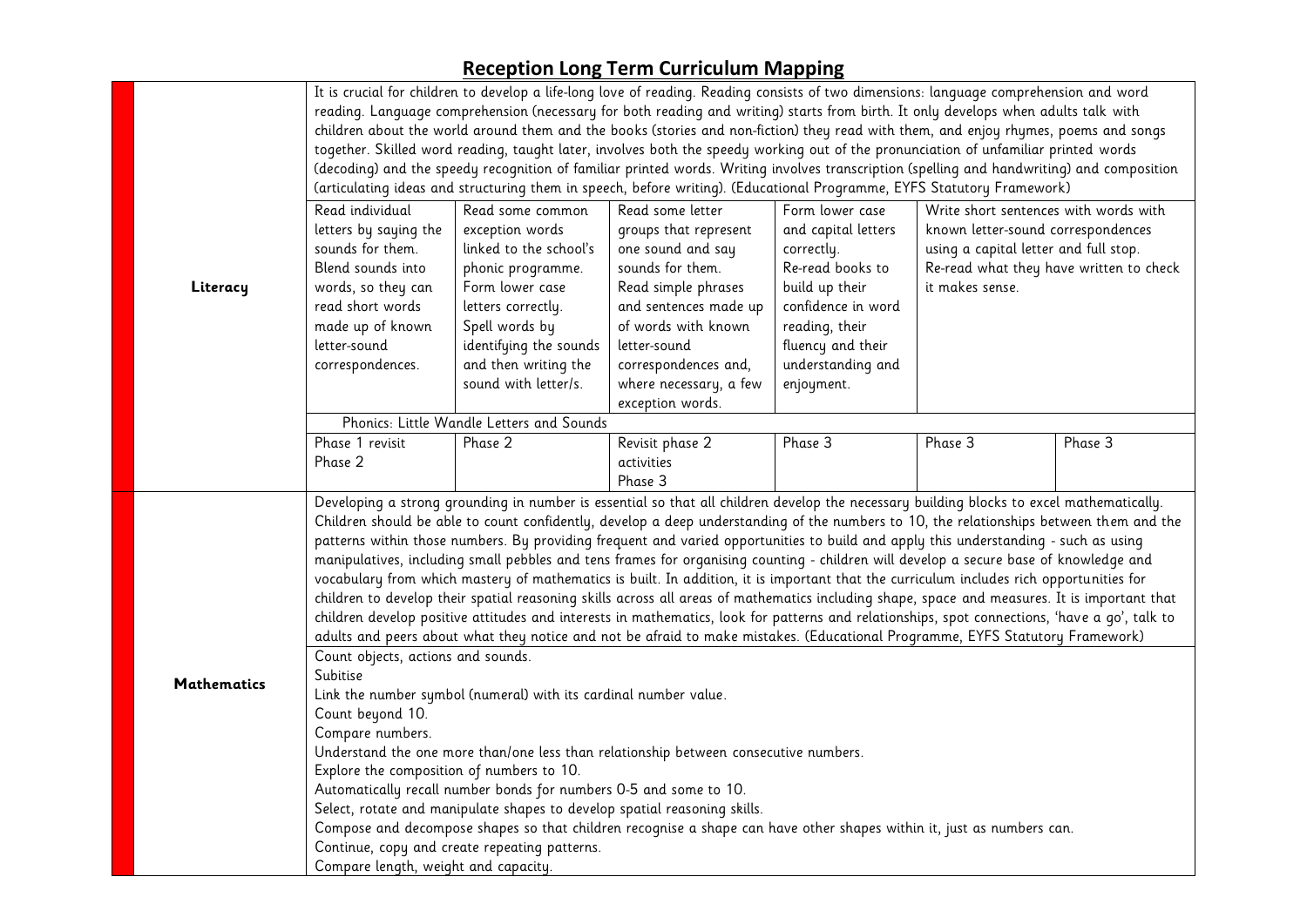|                                                                                           | White Rose Maths supported by NCETM Number Blocks material                                                                               |                                                                                                                                        |                                                                                                                                              |                     |                      |                       |  |  |
|-------------------------------------------------------------------------------------------|------------------------------------------------------------------------------------------------------------------------------------------|----------------------------------------------------------------------------------------------------------------------------------------|----------------------------------------------------------------------------------------------------------------------------------------------|---------------------|----------------------|-----------------------|--|--|
|                                                                                           | Phase 1<br>Phase 3<br>Phase 4<br>Phase 6<br>Phase 7                                                                                      |                                                                                                                                        |                                                                                                                                              |                     |                      | Phase 9               |  |  |
|                                                                                           | Phase 2<br>Consolidation<br>Phase 5<br>Phase 8<br>Consolidation                                                                          |                                                                                                                                        |                                                                                                                                              |                     |                      | Phase 10              |  |  |
|                                                                                           | Understanding the world involves guiding children to make sense of their physical world and their community. The frequency and range of  |                                                                                                                                        |                                                                                                                                              |                     |                      |                       |  |  |
|                                                                                           |                                                                                                                                          |                                                                                                                                        | children's personal experiences increases their knowledge and sense of the world around them - from visiting parks, libraries and museums    |                     |                      |                       |  |  |
|                                                                                           |                                                                                                                                          |                                                                                                                                        | to meeting important members of society such as police officers, nurses and firefighters. In addition, listening to a broad selection of     |                     |                      |                       |  |  |
|                                                                                           |                                                                                                                                          |                                                                                                                                        | stories, non-fiction, rhymes and poems will foster their understanding of our culturally, socially, technologically and ecologically diverse |                     |                      |                       |  |  |
|                                                                                           |                                                                                                                                          |                                                                                                                                        | world. As well as building important knowledge, this extends their familiarity with words that support understanding across domains.         |                     |                      |                       |  |  |
|                                                                                           |                                                                                                                                          |                                                                                                                                        | Enriching and widening children's vocabulary will support later reading comprehension. (Educational Programme, EYFS Statutory                |                     |                      |                       |  |  |
|                                                                                           | Framework)                                                                                                                               |                                                                                                                                        |                                                                                                                                              |                     |                      |                       |  |  |
|                                                                                           | Talk about members                                                                                                                       | Compare and                                                                                                                            | Understand the effect                                                                                                                        | Explore the natural | Recognise some       | Comment on            |  |  |
| Understanding the                                                                         | of their immediate                                                                                                                       | contrast characters                                                                                                                    | of changing seasons on                                                                                                                       | world around them.  | similarities and     | images of familiar    |  |  |
| world                                                                                     | family and                                                                                                                               | from stories, including                                                                                                                | the natural world                                                                                                                            | Describe what they  | differences between  | situations in the     |  |  |
|                                                                                           | community.                                                                                                                               | figures from the past.                                                                                                                 | around them.                                                                                                                                 | see, hear and feel  | life in this country | past.                 |  |  |
|                                                                                           | Name and describe                                                                                                                        | Draw information                                                                                                                       | Understand that some                                                                                                                         | whilst outside.     | and life in other    | Draw information      |  |  |
|                                                                                           | people who are                                                                                                                           | from a simple map.                                                                                                                     | places are special to                                                                                                                        | Understand the      | countries.           | from a simple map.    |  |  |
|                                                                                           | familiar to them.                                                                                                                        | Recognise that people                                                                                                                  | members of their                                                                                                                             | effect of changing  | Recognise some       | Compare and           |  |  |
|                                                                                           | Comment on images                                                                                                                        | have different beliefs                                                                                                                 | community.                                                                                                                                   | seasons on the      | environments         | contrast characters   |  |  |
|                                                                                           | of familiar situations                                                                                                                   | and celebrate special                                                                                                                  |                                                                                                                                              | natural world       | which are different  | from stories,         |  |  |
|                                                                                           | in the past.                                                                                                                             | times in different                                                                                                                     |                                                                                                                                              | around them.        | to the one in which  | including figures     |  |  |
|                                                                                           |                                                                                                                                          | ways.                                                                                                                                  |                                                                                                                                              |                     | they live.           | from the past.        |  |  |
|                                                                                           |                                                                                                                                          |                                                                                                                                        | The development of children's artistic and cultural awareness supports their imagination and creativity. It is important that children have  |                     |                      |                       |  |  |
|                                                                                           | regular opportunities to engage with the arts, enabling them to explore and play with a wide range of media and materials. The quality   |                                                                                                                                        |                                                                                                                                              |                     |                      |                       |  |  |
|                                                                                           | and variety of what children see, hear and participate in is crucial for developing their understanding, self-expression, vocabulary and |                                                                                                                                        |                                                                                                                                              |                     |                      |                       |  |  |
|                                                                                           |                                                                                                                                          | ability to communicate through the arts. The frequency, repetition and depth of their experiences are fundamental to their progress in |                                                                                                                                              |                     |                      |                       |  |  |
|                                                                                           |                                                                                                                                          | interpreting and appreciating what they hear, respond to and observe. (Educational Programme, EYFS Statutory Framework)                |                                                                                                                                              |                     |                      |                       |  |  |
| Expressive arts and                                                                       | Explore, use and refine a variety of artistic effects to express their ideas and feelings.                                               |                                                                                                                                        |                                                                                                                                              |                     |                      |                       |  |  |
| design                                                                                    | Return to and build on their previous learning, refining ideas and developing their ability to represent them.                           |                                                                                                                                        |                                                                                                                                              |                     |                      |                       |  |  |
|                                                                                           | Create collaboratively, sharing ideas, resources and skills.                                                                             |                                                                                                                                        |                                                                                                                                              |                     |                      |                       |  |  |
|                                                                                           | Listen attentively, move to and talk about music, expressing their feelings and responses.                                               |                                                                                                                                        |                                                                                                                                              |                     |                      |                       |  |  |
|                                                                                           | Watch and talk about dance and performance art, expressing their feelings and responses.                                                 |                                                                                                                                        |                                                                                                                                              |                     |                      |                       |  |  |
|                                                                                           | Sing in a group or on their own, increasingly matching the pitch and following the melody.                                               |                                                                                                                                        |                                                                                                                                              |                     |                      |                       |  |  |
|                                                                                           | Develop storylines in their pretend play.                                                                                                |                                                                                                                                        |                                                                                                                                              |                     |                      |                       |  |  |
|                                                                                           | Explore and engage in music making and dance, performing solo or in groups.                                                              |                                                                                                                                        |                                                                                                                                              |                     |                      |                       |  |  |
| <b>RE</b>                                                                                 |                                                                                                                                          | I Am Special                                                                                                                           | Listening to the Stories Jesus Heard                                                                                                         |                     |                      | Friendship            |  |  |
|                                                                                           |                                                                                                                                          | Harvest Time                                                                                                                           | Stories Jesus Told                                                                                                                           |                     |                      | <b>Special Places</b> |  |  |
| <b>Chatterbox Units</b><br><b>Special Times</b><br>Easter<br><b>Celebrating Christmas</b> |                                                                                                                                          |                                                                                                                                        |                                                                                                                                              |                     |                      |                       |  |  |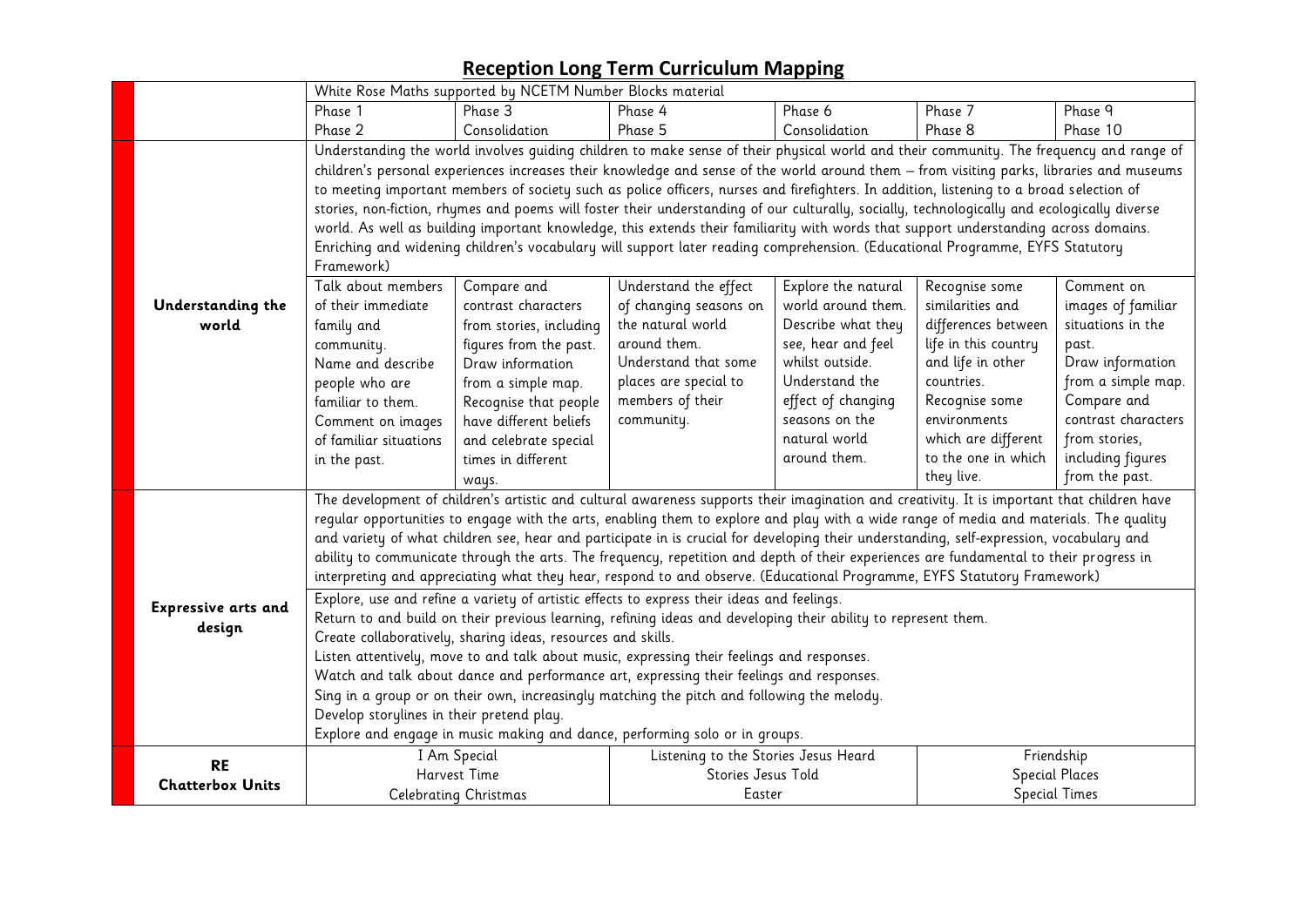(Statutory Framework for the early years foundation stage):

# **Early Learning Goals**

- 1.7 The level of development children should be expected to have attained by the end of the EYFS is defined by the early learning goals (ELGs) as set out below.
- 1.8 The ELGs should not be used as a curriculum or in any way to limit the wide variety of rich experiences that are crucial to child development, from being read to frequently to playing with friends.
- 1.9 Instead, the ELGs should support teachers<sup>8</sup> to make a holistic, best-fit judgement about a child's development, and their readiness for year 1.
- 1.10 When forming a judgement about whether an individual child is at the expected level of development, teachers should draw on their knowledge of the child and their own expert professional judgement. This is sufficient evidence to assess a child's individual level of development in relation to each of the ELGs. Sources of written or photographic evidence are not required, and teachers are not required to record evidence.